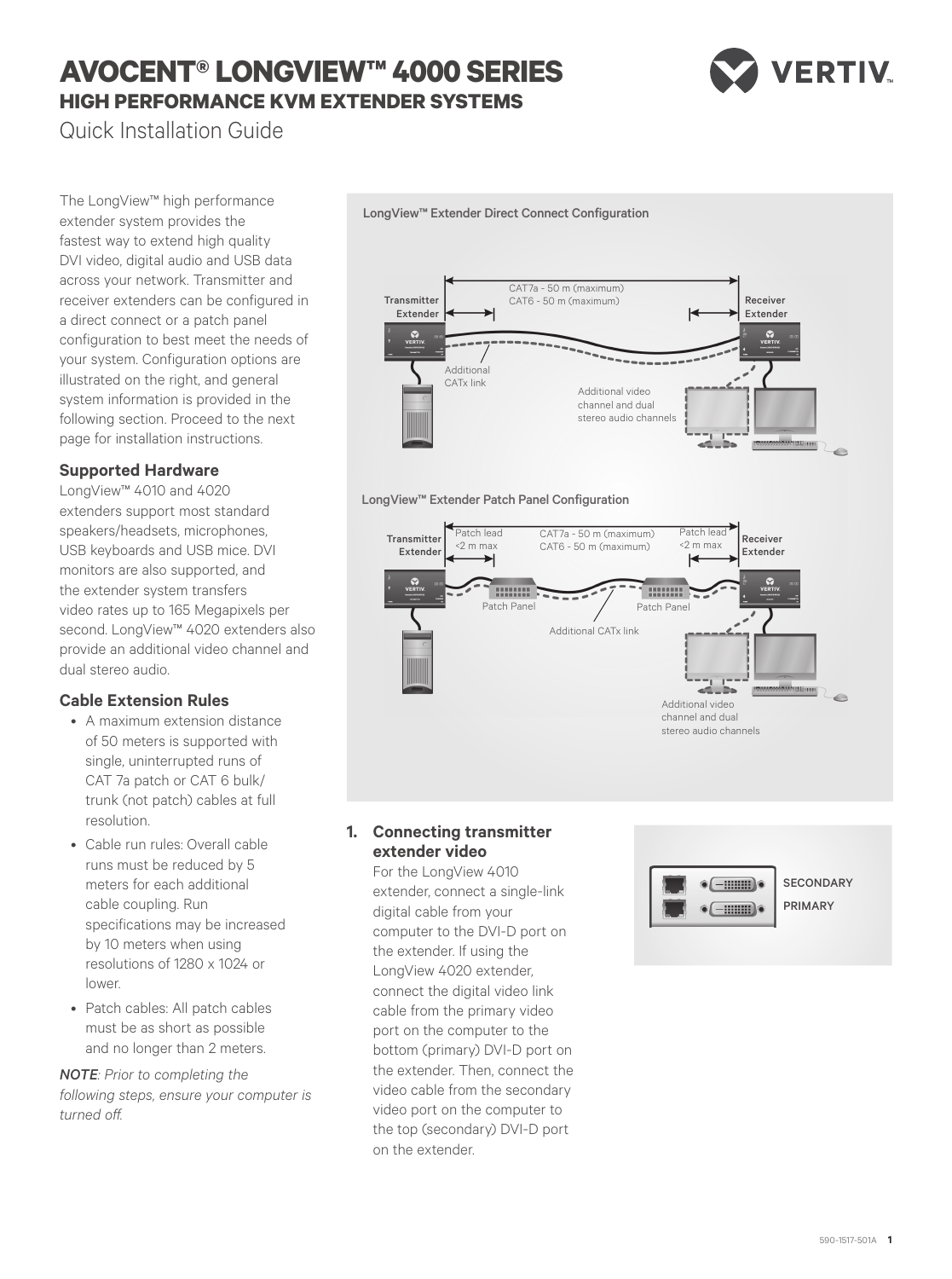#### **AVOCENT® LONGVIEW™ 4000 SERIES HIGH PERFORMANCE KVM EXTENDER SYSTEMS** Quick Installation Guide



# **2. Connecting other transmitter extender peripherals**

The transmitter extender is designed to be powered via a USB connection from the computer. However, if this is not possible, each USB port on the left end of the extender can be used for additional USB devices. Using a cable no longer than 3 meters, plug the USB connector into the designated transmitter extender port and the other end into a USB computer port.

*NOTE: On LongView™ 4020 extenders, the bottom (primary) USB port should connect to the first USB computer port. The top (secondary) extender USB port is for a second USB computer port.*

LongView 4020 extenders also provide optional bottom (primary) and top (secondary) audio connections using 3.5 mm audio cables.

# **3. Connecting the transmitter extender to the receiver extender**

For a direct connect configuration, insert one end of a CAT cable into the TO RECEIVER port on the right end of the transmitter extender and the other end into the TO TRANSMITTER port on the receiver extender. For the LongView 4020 extenders, the initial connection should be made between the bottom ports on the transmitter and receiver extenders. If you choose to make a secondary connection on the LongView 4020 extender, that connection should be between the top ports.

In a patch panel configuration, insert one end of the CAT cable into the TO RECEIVER port on the transmitter extender and the other end into one of the ports on the patch panel. Repeat this process with an additional CAT cable from the TO TRANSMITTER port on the receiver extender. For LongView 4020 extenders, the initial connection should be made from the LongView™ 4020 Configuration Shown



bottom extender ports; the secondary connection should be between the top extender ports.



# **4. Connecting transmitter extender power**

If you are unable to power your transmitter extender via the computer, assemble the power adaptor and the power cord. Insert one end of the power cord into the transmitter extender (LongView 4020 extender bottom POWER port) and plug the other end into an appropriate power source.

*NOTE: Squid cables and power splitters are not allowed. Use the top*  *POWER port on the LongView 4020 transmitter extender to connect an optional secondary power source if necessary.* 

# **5. Connecting receiver extender video**

For the LongView™ 4010 extender, connect a single-link digital cable from your computer to the DVI-D port on the extender. If using the LongView 4020 extender, connect the digital video link cable from the primary video port on the computer to the bottom (primary) DVI-D port on the extender. Then, connect the video cable from the secondary video port on the computer to the top (secondary) DVI-D port on the extender.

# **6. Connecting the keyboard and mouse**

For the LongView 4010 extender system, plug one end of the keyboard and mouse connectors into the receiver extender (either USB paired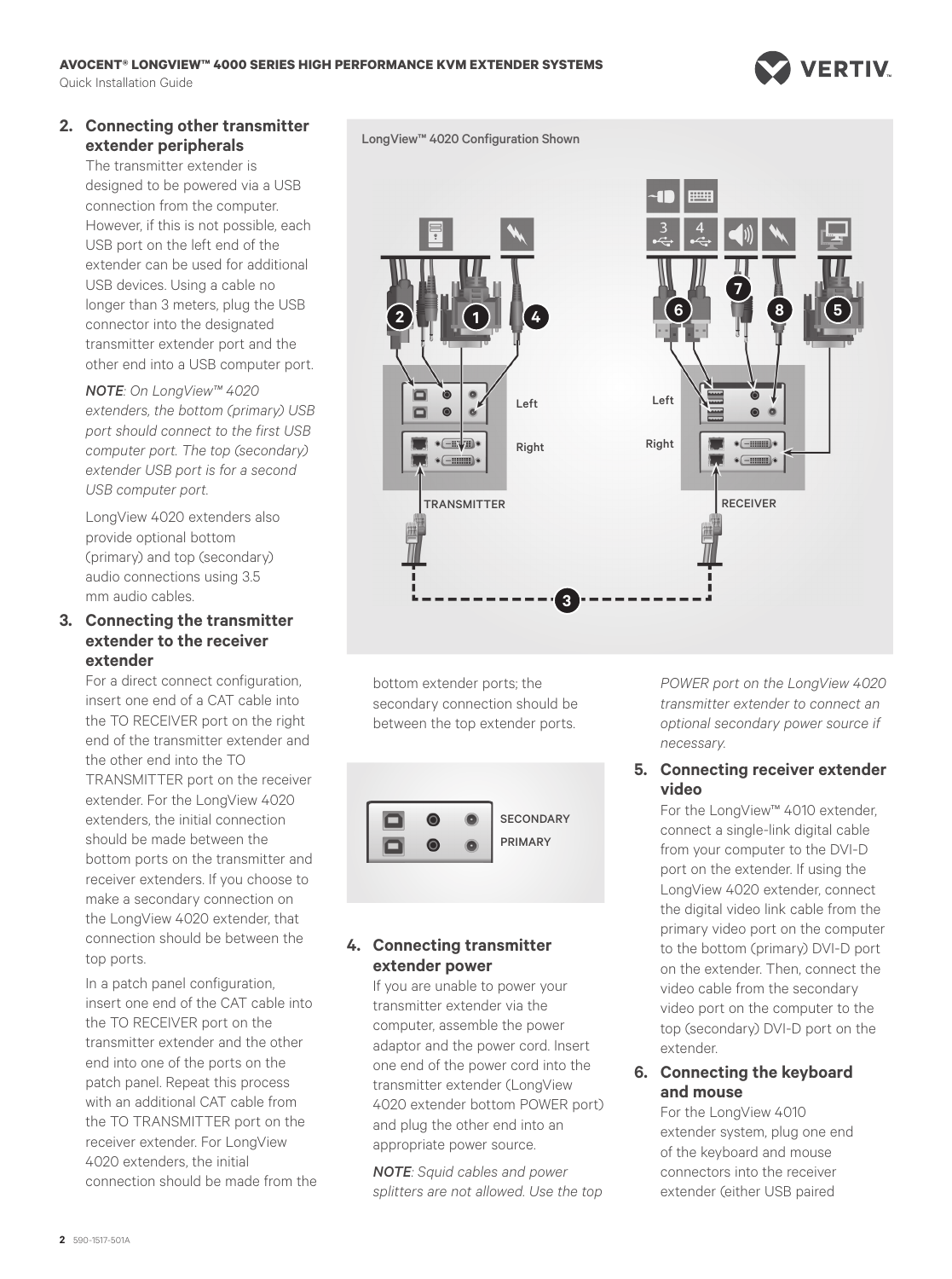

port) and plug the other end into a USB computer port. For the LongView™ 4020 receiver extender, ensure you plug the keyboard and mouse in to the bottom (primary) receiver extender USB ports. Additional USB devices may be plugged in to the top (secondary) ports. The paired USB ports on the receiver extender are fed separately by the corresponding primary and secondary USB connections on the transmitter extender. Mismatched connections will result in non-functioning USB devices from the receiver extender.

*NOTE: The total current allowed to be drawn from the USB ports is 1.2A. If more power is required for USB devices, use a powered USB hub.* 

# **7. Connecting audio**

For stereo speakers and microphones, attach the cables to the appropriately labeled receiver extender ports. LongView 4020 extenders provide optional bottom (primary) and top (secondary) audio connections using 3.5 mm audio cables.

### **8. Connecting receiver extender power**

Assemble the power adaptor and the power cord. Insert one end of the power cord into the POWER port of the receiver extender and plug the other end into an appropriate power source.

### **9. Powering the extender system**

Turn on the monitor and the receiver extender. If the transmitter extender is not powered by the computer, turn it on next. Then, turn on the computer. There are two LEDs on the right end of each extender to confirm power status and provide feedback. A green LED should be lit on both extenders to confirm that power is on. On the transmitter extenders, a solid yellow LED indicates that a valid DVI video

input signal is being received from the computer. This LED will not light up if a CAT link cable is disconnected. For the receiver extenders, a solid yellow LED indicates that a valid DVI video input signal is being received from the transmitter extender. This LED will flash twice per second when no valid video signal is being received.

*NOTE: For LongView 4020 extenders, these linking ports are independent. Failure of one link does not affect the video or USB status of the other link.*